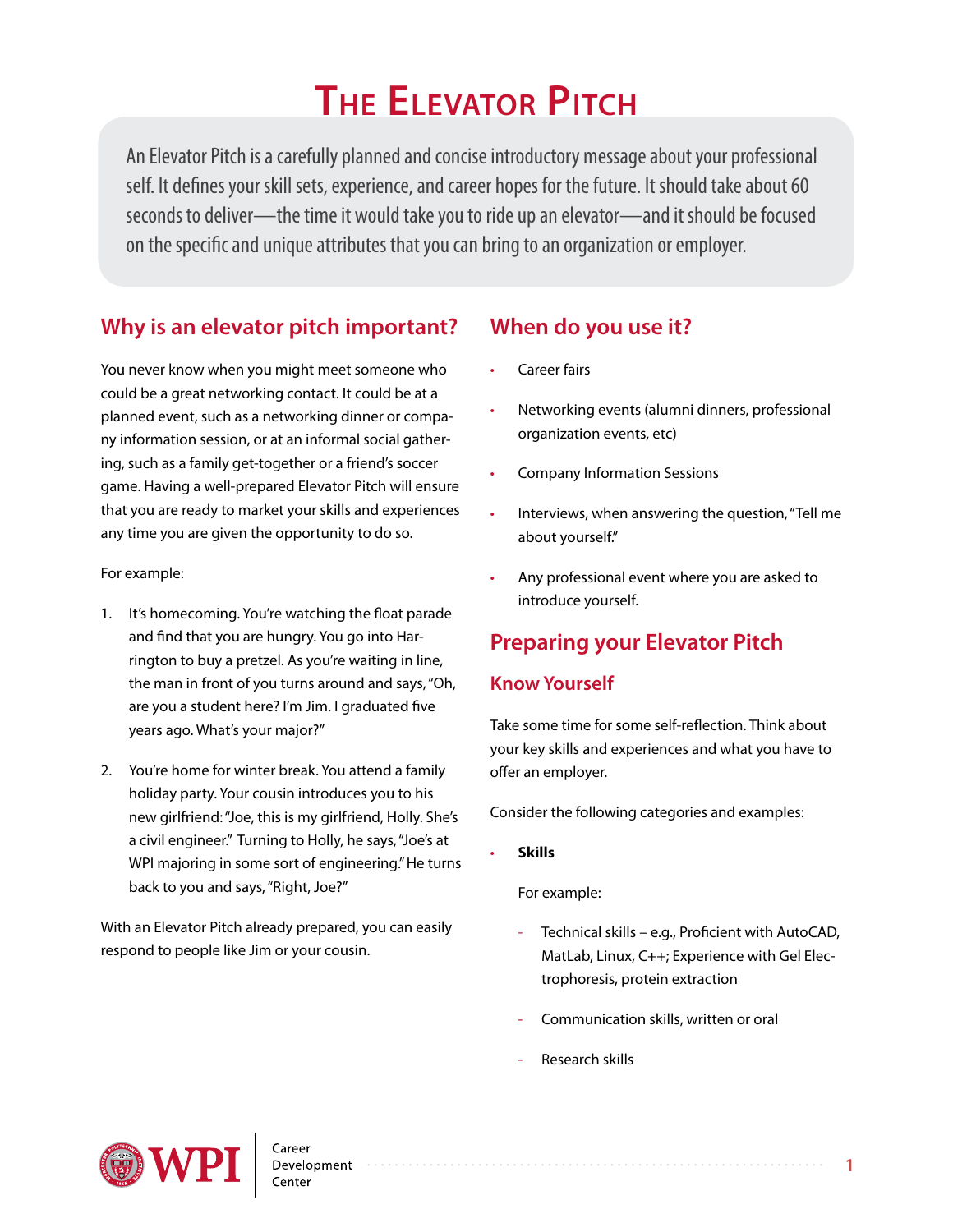# **THE ELEVATOR PITCH**

- Analytical skills
- Leadership skills
- **Strengths** (i.e., what are you good at?)

For example:

- Motivating others
- Taking initiative
- Time management
- **Personal qualities**

For example:

- Hard worker
- Enjoy working in teams

#### • **Accomplishments**

For example:

- IQP, MQP, internship experience, leadership roles
- **Values/beliefs** (i.e., things that would be important to you in your work life)

For example:

- Opportunity for creativity
- Relaxed pace
- Action oriented
- Working outdoors
- Team environment

#### • **Career goals**

For example:

- Conduct cancer research in a laboratory setting
- Work outside in a construction project management role
- **Academic performance**

For example:

- GPA, project / lab work within your courses
- **Activities**

For example:

- Clubs, organizations, teams involved in on campus

### **Know Your Audience**

Research your audience (company, contact, or event) to customize your Elevator Pitch to the individuals within it:

- What are the perceived needs of the employer or contact in a potential candidate?
- What immediate benefits can you provide?

- What interests you about the company or industry the person represents and why?
- Align your skills and experience with the needs of your audience.

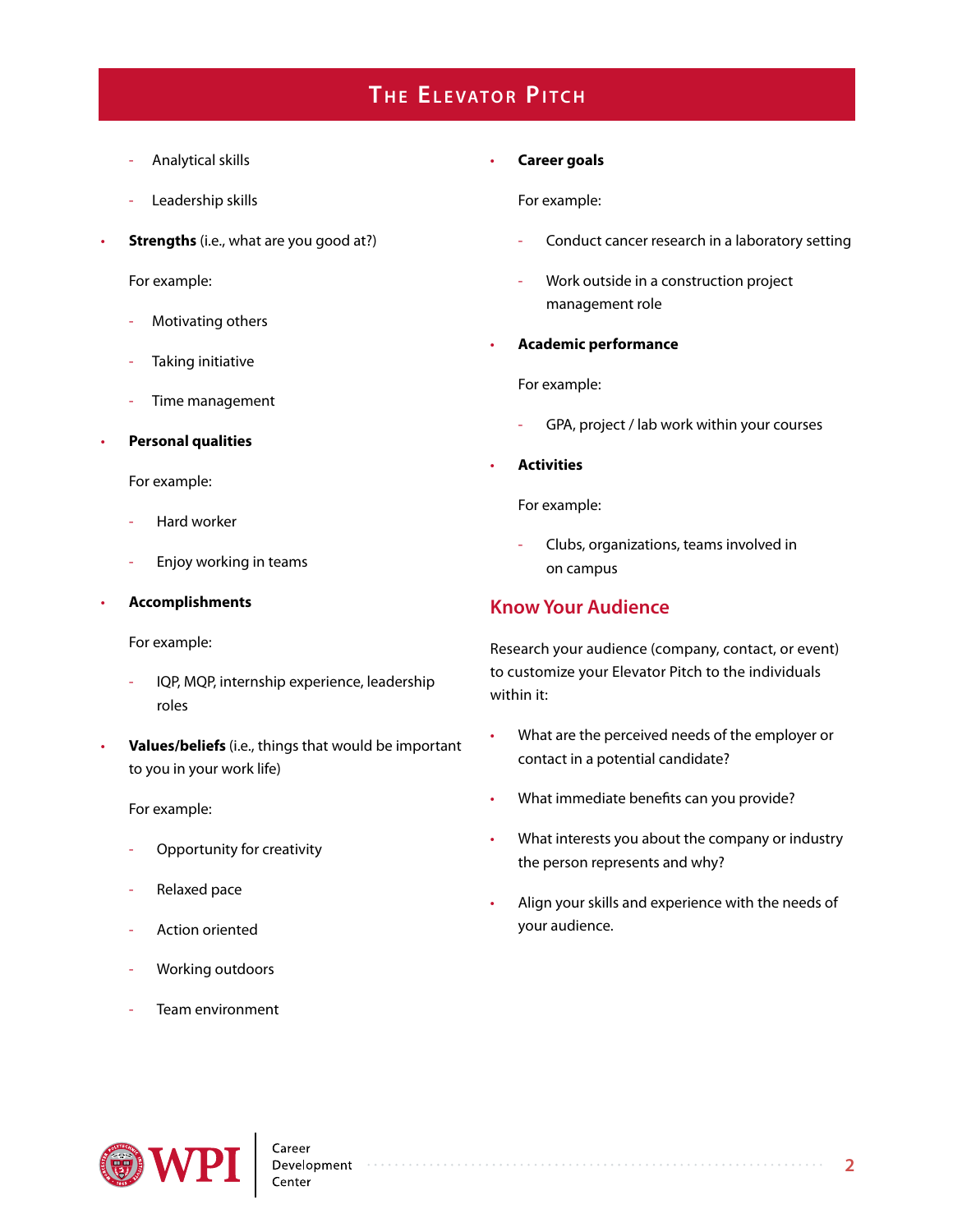# **THE ELEVATOR PITCH**

#### **Questions to Think About**

This worksheet will help you identify key topics to include in your Elevator Pitch. Complete the questions below to create a first draft of your Elevator Pitch.

1. What is your career goal? (State this in the form of doing something for someone)

\_\_\_\_\_\_\_\_\_\_\_\_\_\_\_\_\_\_\_\_\_\_\_\_\_\_\_\_\_\_\_\_\_\_\_\_\_\_\_\_\_\_\_\_\_\_ \_\_\_\_\_\_\_\_\_\_\_\_\_\_\_\_\_\_\_\_\_\_\_\_\_\_\_\_\_\_\_\_\_\_\_\_\_\_\_\_\_\_\_\_\_\_ \_\_\_\_\_\_\_\_\_\_\_\_\_\_\_\_\_\_\_\_\_\_\_\_\_\_\_\_\_\_\_\_\_\_\_\_\_\_\_\_\_\_\_\_\_\_ \_\_\_\_\_\_\_\_\_\_\_\_\_\_\_\_\_\_\_\_\_\_\_\_\_\_\_\_\_\_\_\_\_\_\_\_\_\_\_\_\_\_\_\_\_\_

2. What skills, strengths, or experiences do you have that would help you realize that goal?

\_\_\_\_\_\_\_\_\_\_\_\_\_\_\_\_\_\_\_\_\_\_\_\_\_\_\_\_\_\_\_\_\_\_\_\_\_\_\_\_\_\_\_\_\_\_ \_\_\_\_\_\_\_\_\_\_\_\_\_\_\_\_\_\_\_\_\_\_\_\_\_\_\_\_\_\_\_\_\_\_\_\_\_\_\_\_\_\_\_\_\_\_ \_\_\_\_\_\_\_\_\_\_\_\_\_\_\_\_\_\_\_\_\_\_\_\_\_\_\_\_\_\_\_\_\_\_\_\_\_\_\_\_\_\_\_\_\_\_ \_\_\_\_\_\_\_\_\_\_\_\_\_\_\_\_\_\_\_\_\_\_\_\_\_\_\_\_\_\_\_\_\_\_\_\_\_\_\_\_\_\_\_\_\_\_

3. What accomplishments prove that you have those skills, strengths, or experiences? (Draw from all experiences – projects, internships, activities involved in on campus, etc)

\_\_\_\_\_\_\_\_\_\_\_\_\_\_\_\_\_\_\_\_\_\_\_\_\_\_\_\_\_\_\_\_\_\_\_\_\_\_\_\_\_\_\_\_\_\_ \_\_\_\_\_\_\_\_\_\_\_\_\_\_\_\_\_\_\_\_\_\_\_\_\_\_\_\_\_\_\_\_\_\_\_\_\_\_\_\_\_\_\_\_\_\_ \_\_\_\_\_\_\_\_\_\_\_\_\_\_\_\_\_\_\_\_\_\_\_\_\_\_\_\_\_\_\_\_\_\_\_\_\_\_\_\_\_\_\_\_\_\_ \_\_\_\_\_\_\_\_\_\_\_\_\_\_\_\_\_\_\_\_\_\_\_\_\_\_\_\_\_\_\_\_\_\_\_\_\_\_\_\_\_\_\_\_\_\_

\_\_\_\_\_\_\_\_\_\_\_\_\_\_\_\_\_\_\_\_\_\_\_\_\_\_\_\_\_\_\_\_\_\_\_\_\_\_\_\_\_\_\_\_\_\_ \_\_\_\_\_\_\_\_\_\_\_\_\_\_\_\_\_\_\_\_\_\_\_\_\_\_\_\_\_\_\_\_\_\_\_\_\_\_\_\_\_\_\_\_\_\_ \_\_\_\_\_\_\_\_\_\_\_\_\_\_\_\_\_\_\_\_\_\_\_\_\_\_\_\_\_\_\_\_\_\_\_\_\_\_\_\_\_\_\_\_\_\_ \_\_\_\_\_\_\_\_\_\_\_\_\_\_\_\_\_\_\_\_\_\_\_\_\_\_\_\_\_\_\_\_\_\_\_\_\_\_\_\_\_\_\_\_\_\_

4. What are you searching for in a job?

5. How can you immediately benefit the company?

\_\_\_\_\_\_\_\_\_\_\_\_\_\_\_\_\_\_\_\_\_\_\_\_\_\_\_\_\_\_\_\_\_\_\_\_\_\_\_\_\_\_\_\_\_\_ \_\_\_\_\_\_\_\_\_\_\_\_\_\_\_\_\_\_\_\_\_\_\_\_\_\_\_\_\_\_\_\_\_\_\_\_\_\_\_\_\_\_\_\_\_\_ \_\_\_\_\_\_\_\_\_\_\_\_\_\_\_\_\_\_\_\_\_\_\_\_\_\_\_\_\_\_\_\_\_\_\_\_\_\_\_\_\_\_\_\_\_\_ \_\_\_\_\_\_\_\_\_\_\_\_\_\_\_\_\_\_\_\_\_\_\_\_\_\_\_\_\_\_\_\_\_\_\_\_\_\_\_\_\_\_\_\_\_\_

#### **Sample Language**

- My name is \_\_\_\_\_\_\_\_\_\_\_\_\_\_\_\_\_\_\_\_.
- I am a student at Worcester Polytechnic Institute, pursuing a \_\_\_\_\_\_\_\_\_\_\_\_\_\_\_\_\_\_\_ degree and majoring in \_\_\_\_\_\_\_\_\_\_\_\_\_\_\_\_\_\_\_\_\_\_\_.
- My experience **(Describe)**.
- I am **(Strength)**, which I demonstrated when I **(Accomplishment)**.
- I'm looking for a position where I **(Goals)**.
- I feel I could immediately benefit your company by **(How)**.

Note: This ending works best for a job interview or when you meet someone at a career fair or company information session and you are talking to them about a specific job role.

#### **OR**

• Since you are currently **(in the field I'm interested in/at a company I'd like to learn more about/doing the kind of work I'd like to do)**, I would love to talk with you further about any advice or suggestions you may have for me.

Note: This ending works best at networking events or when you are interested in an informational interview.